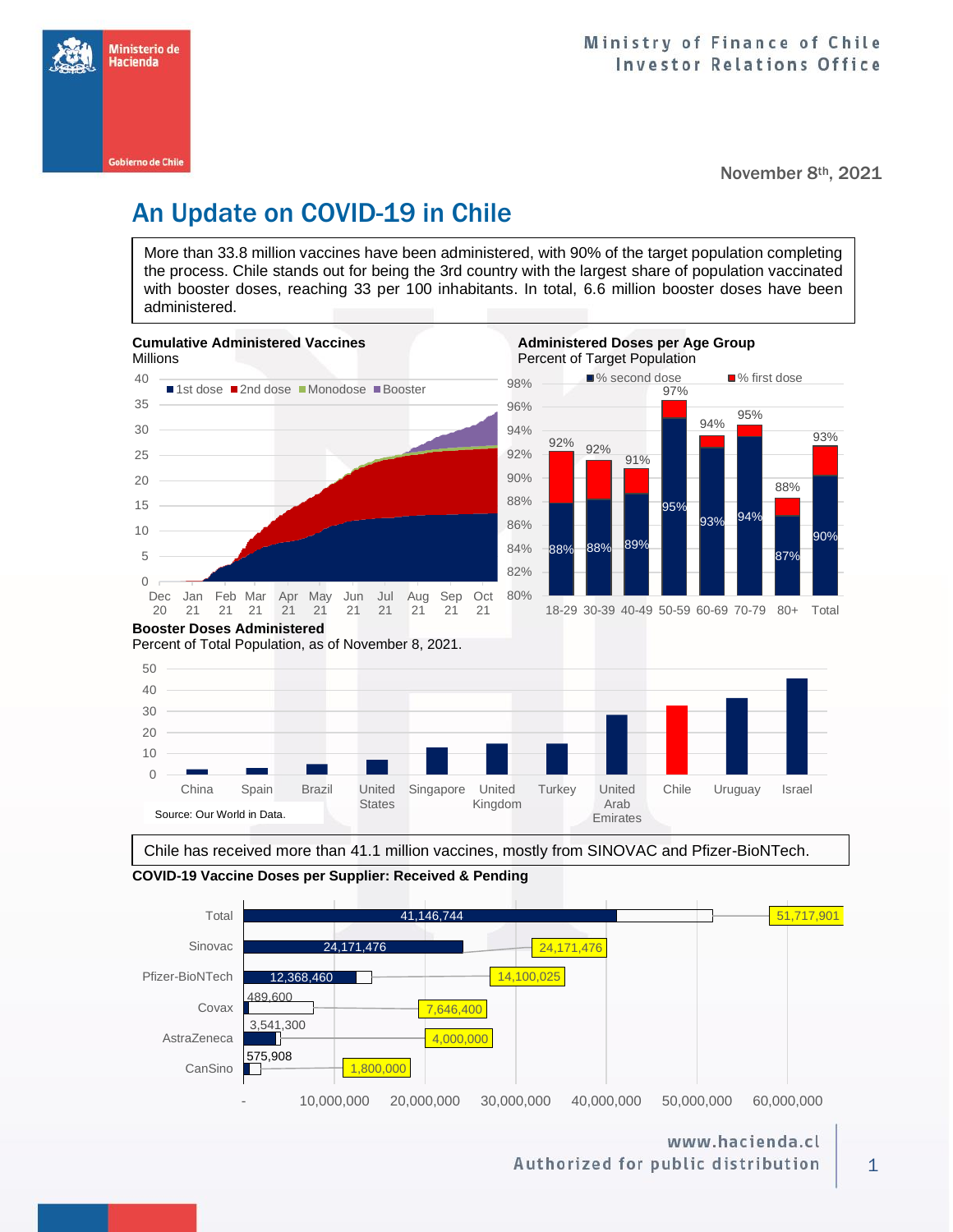Ministerio de Hacienda

### November 8th, 2021

Cases have slightly increased from last month's record lowest, while PCR test positivity rate has also increased but holding at moderate levels.

### **COVID-19 Cases in Chile PCR Test Positivity Rate**

People (thousands), Data through November 7<sup>th</sup>





From the first of October, the curfew and the quarantine phase no longer apply to the entire national territory. On the other hand, due to the increase in COVID cases, a 48% is in Paso 4 (Step 4).

**Share of Population per Phase Nationwide Mobility Nationwide Mobility** People, Data through November 8<sup>th</sup>



Percent deviation with respect to pre-Covid levels